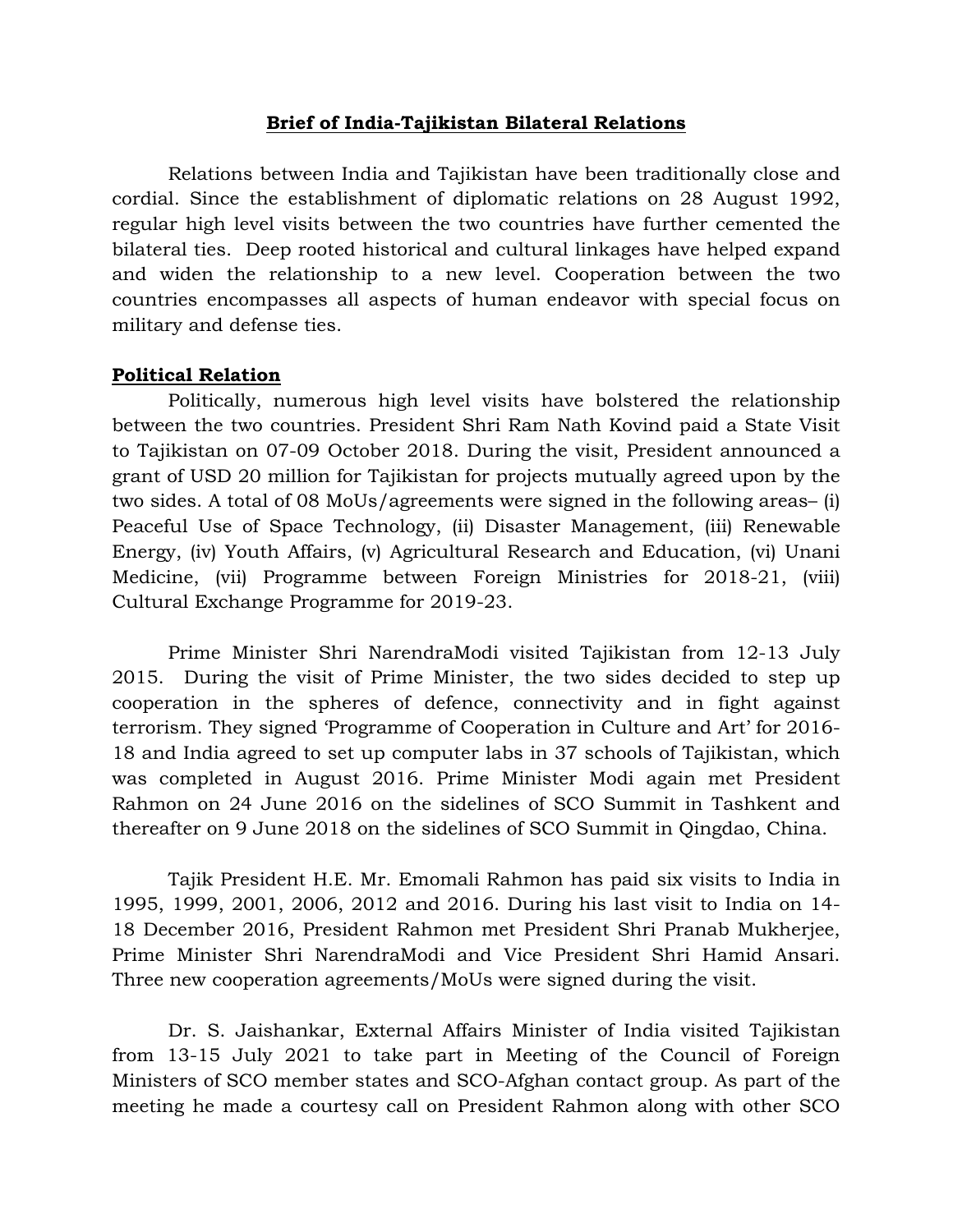Foreign Ministers and on the sidelines he met Tajik Foreign Minister. He paid an official visit to Tajikistan from 29 March-01 April 2021 and was received by President Rahmon and Speaker of Lower House of Tajik Parliament. He also met Tajik Foreign Minister and Defense Minister and took part in 9th Ministerial Meeting of Heart of Asia-Istanbul Process. Earlier he visited Tajikistan from 14-15 June 2019 to attend the 5th Summit Meeting of Conference on Interaction and Confidence Building Measures in Asia. On the sidelines, he had a fruitful meeting with Tajik foreign Minister, Mr. SirojjiddinMuhriddin. EAM again met Tajik Foreign Minister on the sidelines of UNGA in New York in September 2019 and again on 09 Sept 2020 in Moscow on the sidelines of meeting of Foreign Ministers of SCO countries. EAM also had a telephone conversation with Tajik FM on 5 May 2020 where issue of combatting Coronavirus as well as Regional and bilateral relations were discussed.

Details of other high level bilateral visits undertaken in the past are as follows:-

(i) National Security Advisor to the Prime Minister, Mr. AjitDoval visited Dushanbe from (22 – 24 June 2021) to attend the 16th Meeting of Secretaries of Security Councils of SCO Member States.

(ii) Tajik Defence Minister Col. Gen. SheraliMirzo visited India in January 2018. Tajik Defence Minister also met RakshaMantri Shri RajnathSinghon 03 Sept 2020 on the sidelines of the meeting of Defence Ministers of SCO, CIS and CSTO Countries.

(iii) SmtSushmaSwaraj, Hon'ble External Affairs Minister led the Indian delegation to 17th SCO Heads of Government meeting in Dushanbe on 11-12 October 2018.

(iv) Shri M.J. Akbar, Minister of State for External Affairs visited Tajikistan in May 2018 to attend High Level International Conference on 'Countering Terrorism and Preventing Violent Extremism'.

(v) Shri NitinGadkari, Minister for Water Resources, River Development and Ganga Rejuvenation visited Tajikistan in June 2018 to attend the conference on 'International Decade for Action: Water for Sustainable Development, 2018- 2028'.

(vi) Tajik Minister of Economic Development and Trade visited India in June 2017.

(vii) Tajik Foreign Minister SirojiddinMuhriddin visited India in May 2015.

(viii) Smt. SushmaSwaraj, External Affairs Minister visited Tajikistan for the Council of Heads of Shanghai Cooperation Organization Summit in Dushanbe in September 2014.

(ix) Vice President Shri Hamid Ansari visited Tajikistan in 2013.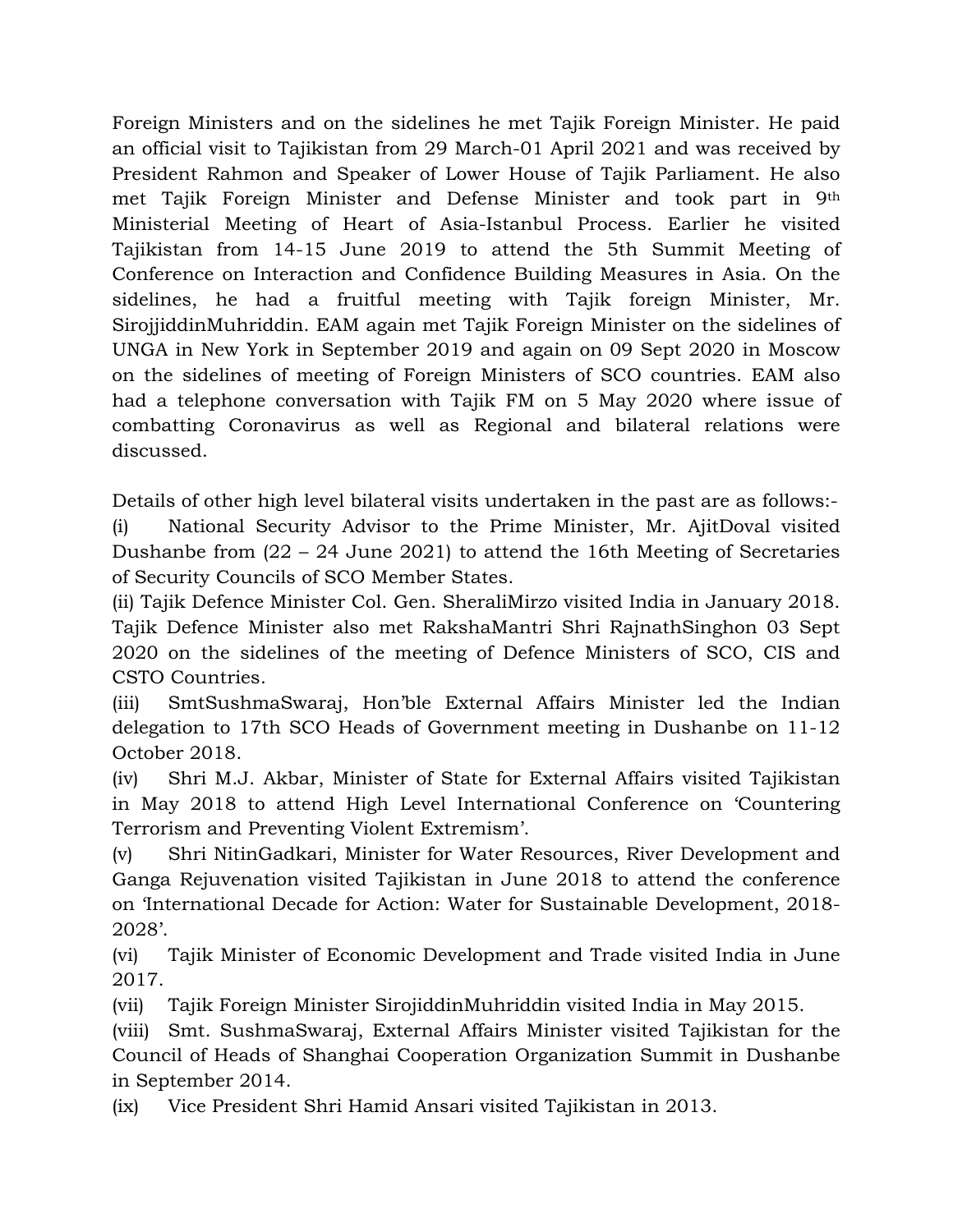(x) President Smt. PratibhaDevisinghPatil visited Tajikistan in 2009.

(xi) Prime Minister Shri AtalBihari Vajpayee paid a visit to Tajikistan in 2003.

Several other Ministers and senior civil and military officials from both the countries keep visiting each other from time to time.

The two countries have five bilateral consultative mechanisms in the form of: -

- (i) Foreign Office Consultations (four rounds held; last in December 2018 in New Delhi).
- (ii) (ii) Joint Working Group on Counter-terrorism (three rounds held; last in June 2017 in Dushanbe).
- (iii) Joint Commission on Trade, Economic, Scientific and Technical Cooperation (11th meeting held in Delhi in February 2020).
- (iv) JWG on Defence Cooperation (7th Meeting held on 26-27 July 2018 in Dushanbe).
- (v) JWG on Peaceful Use of Space Technology for Development (Second Meeting was held on 31 Aug 2020 through Direct Video Conferencing.)

The last round of India-Tajikistan Strategic Consultations between the two National Security Councils was held in February 2021 in Delhi and the first India-Tajikistan Consular Consultations were held in Dushanbe in June 2019.

## **Cooperation in International Forums/initiatives**

In general Tajikistan supports India in most elections for UN bodies and other international organisations. In 2020, Tajikistan extended support for India's candidature for a non-permanent seat in UNSC for the term 2021-22. Tajikistan has publicly supported India's bid for UNSC permanent membership including in the joint statement issued on 8th October 2018 during the state visit of President Shri Ram Nath Kovind. Tajikistan strongly supported SCO Member status for India. India supported Tajikistan's accession to WTO in March 2013. India has consistently supported Tajikistan's proposals at UN on water related issues. India also supported Tajikistan's candidature to ECOSOC.

#### **Development & Aid Partnership**

Since Tajikistan's independence in 1991, India has played the role of a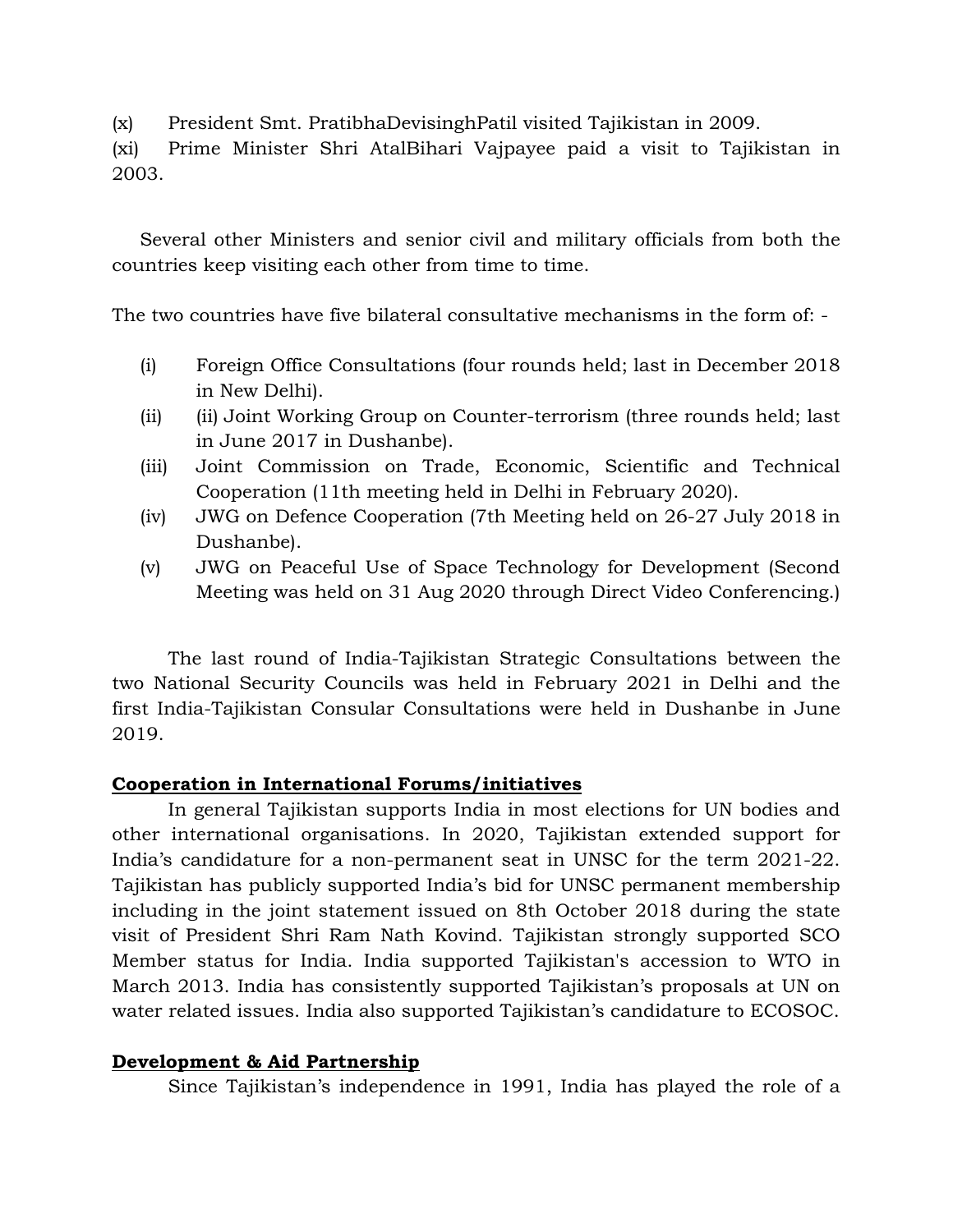development and aid partner for Tajikistan. A brief outline of the same is placed below.

## *Developmental Project Assistance:*

(i) In 1995, India extended a credit line of USD 5 million to set up a pharmaceutical plant (Ajanta Pharma). The Government of India thereafter converted the principal amount along with the accrued interest of USD 3.37 million into a grant during the visit of Prime Minister Vajpayee in November 2003.

(ii) With a grant of USD 0.6 million, a Fruit Processing Plant was established in Dushanbe by M/s HMT in January 2005.

(iii) With a grant of USD 0.6 million, an Information and Technology Centre (Bedil Centre) was commissioned in 2006. The project ran for full hardware cycle of 6 years and trained almost all the first generation IT experts in government sector in Tajikistan.

(iv) With a grant of about USD 0.75 million India set up a Modern Engineering Workshop and commissioned it on 02 June 2011. The project is running successfully.

(v) India undertook rehabilitation and modernization of a 1936 vintage Varzob-1 Hydro Power Station through Bharat Heavy Electricals Limited (BHEL) and National Hydroelectric Power Corporation (NHPC). After renovation, the installed capacity was enhanced from 2x3.67 MW to 2x4.75 MW. The rehabilitated Power Station was inaugurated on 28 December 2012 and is running successfully.

(vi) A project for setting up of computer labs in 37 schools in Tajikistan (announced during Prime Minister Shri NarendraModi's visit in July 2015 ) was completed and delivered in August 2016 at a cost of USD 6,02,701/-.

(vi) Under the USD 20 million grant announced during the State Visit of President of India to Tajikistan in October 2018, India has commenced the construction of phase-I of a 8-lane highway project from Chortut village to Ayni roundabout in Dushanbe at a cost of approximately USD 17.54 million.

(vii) In March 2021 as announced during official visit of EAM, India provided USD 2 million financial assistance to Tajikistan to help conduct SCO Head of State Summit in Dushanbe in Sep 2021.

# *Humanitarian Assistance:*

(i) India delivered USD 5 million worth of food assistance in 2001-02.

(ii) To overcome a crisis caused by an unprecedented harsh winter in January-February 2008, India gave a grant of USD 2 million (USD 1 million as cash assistance and USD 1 million in kind, such as power cables, generators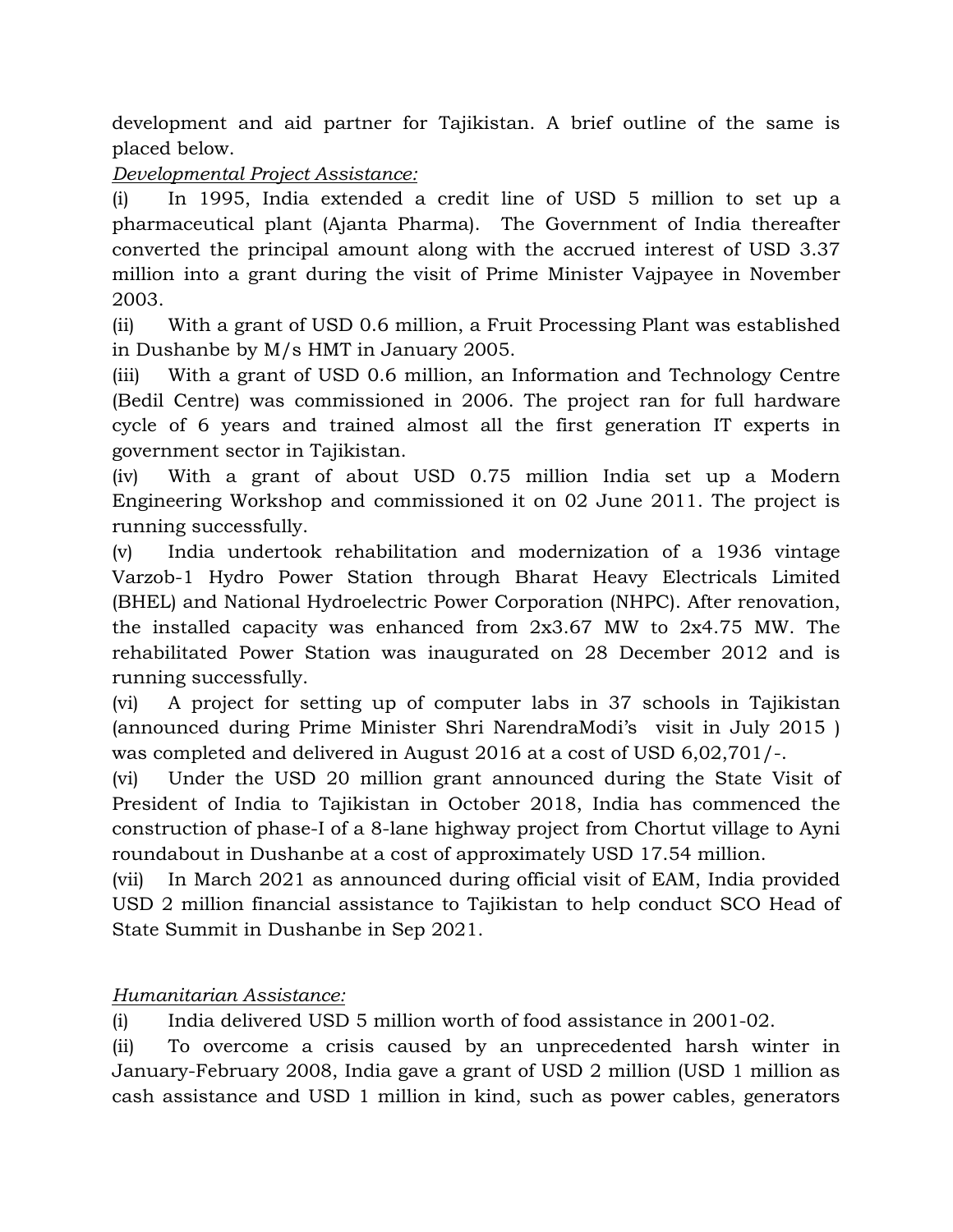and pump sets).

(iii) In June 2009, USD 200,000 cash assistance was given by India to overcome damage caused by floods in April-May 2009.

(iv) After flashfloods in Kulyab province in May 2010, India provided USD 200,000 humanitarian cash assistance.

(v) After the outbreak of Polio in southwest Tajikistan, India provided 2 million doses of oral polio vaccine through UNICEF in November 2010.

(vi) In September 2015, India granted USD 100,000 as humanitarian assistance to Tajikistan for providing relief to the flood and mudslide-affected people of GBAO (Pamir) and Rasht valley.

(vii) India provided USD 100,000 to Tajikistan in March 2017 as humanitarian assistance for natural disasters.

(viii) In March 2018, India gifted 10 ambulances to various regions of Tajikistan.

(ix) Since the outbreak of Covid19 in 2020, India has provided humanitarian medical assistance to Tajikistan. In May 2020, India provided 50,000 HCQ tablets and 100,000 Paracetamol tablets to Tajikistan, and sent another consignment of 4.6 tons of medical supplies. In June 2020, India sent another 800 Kgs of medicines and medical accessories to Tajikistan.

## **Human Capacity Building**

Since establishment of Indian embassy in Dushanbe in 1994, Tajikistan has been a beneficiary of Indian Technical & Economic Cooperation Programme (**ITEC**). After the State visit of President Shri Ramnath Kovind to Tajikistan in October 2018, the number of ITEC slots for Tajikistan was enhanced from 150 to 200. Every year about 25 Indian Council of Cultural Research (ICCR) scholarships are offered to Tajik citizens. About 1425 ITEC slots and 360 ICCR scholarships have been utilized by Tajik candidates so far. In the financial year 2017-18, Eurasia Division financed 60 additional slots for customised training of Tajik experts in the field of remote sensing. In FY 2019-20, 10 Tajiks joined Kendriya Hindi Sansthan, Agra to study Hindi. In 2019, under India-Central Asia Dialogue Process, 08 Tajik diplomats were trained at Foreign Service Institute, Delhi. Both in 2018 and 2019, one Tajik diplomat has trained under Foreign Service Institute's PCFD program.

## **Connectivity, Trade & Economic Relation**

Trade and Economy is the weakest link in India-Tajikistan's relationship, which in turn is impacted by lack of reliable land connectivity between the two countries. The trade route through Iran and Turkmenistan is impacted from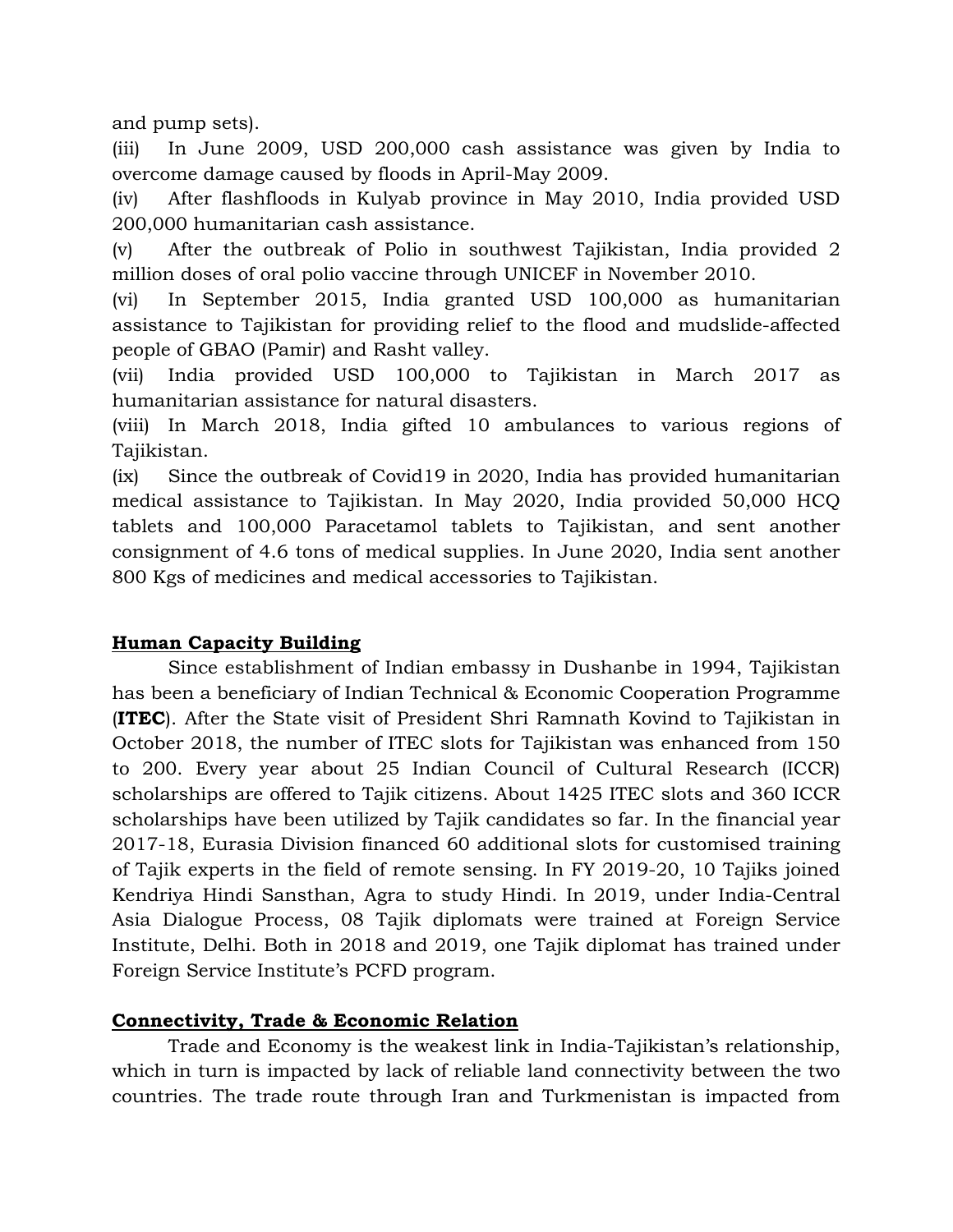time to time due to US sanctions on Iran, and ups and downs of bilateral relation between Turkmenistan and Tajikistan.

In December 2019, direct air connectivity between Delhi and Dushanbe was restored after almost one year when a Tajik private airline, M/S Somon Air started its operations. Since February 2020, Somon Air decided to operate a second weekly flight between Dushanbe and Delhi.

 Indian exports to Tajikistan mainly consist of pharmaceuticals, medical preparations, cane or beet sugar, tea, handicraft and machinery. Indian pharmaceutical products occupy approximately 25% of Tajik market. However, not all medical products are directly imported from India and some of it arrives in Tajikistan via Russia.

Different types of ores, slag and ash, aluminum, organic chemicals, herbal oils, dried fruits and cotton are exported to India by Tajikistan. Bilateral trade figures of the last few years are as follows:

|  | 2011   2012   2013   2014   2015   2016   2017   2018   2019   2020             |  |  |  |  |
|--|---------------------------------------------------------------------------------|--|--|--|--|
|  | $-12$   $-13$   14   $-15$   $-16$   $-17$   $-18$   $-19$   $-20$              |  |  |  |  |
|  |                                                                                 |  |  |  |  |
|  | 21.28   35.16   54.27   53.71   22.26   20.44   23.94   22.28   23.50     53.45 |  |  |  |  |

*Indian Exports to Tajikistan (source DoC, GOI): million USD* 

|  | 2011   2012   2013   2014   2015   2016   2017   2018   2019   2020         |  |  |  |  |
|--|-----------------------------------------------------------------------------|--|--|--|--|
|  | $-12$   $-13$   $14$   $-15$   $-16$   $-17$   $-18$   $-19$   $-20$   $21$ |  |  |  |  |
|  |                                                                             |  |  |  |  |
|  | $8.86$   12.86   0.86   4.39   9.98   21.82   50.29   4.24   0.29   1.06    |  |  |  |  |

*Indian Import from Tajikistan (source DoC, GOI): million USD* 

**Note**: According to Tajik data, Tajik export to India from Jan-Sep 2020 was USD 0.007 million, while import from India was USD 22.313 million. Tajikistan's total import in 2019 was 24.197 million and export to India was USD 0.06 million.

## **Private Investments and Projects**

Small size of Tajik market (population 9.3 million), draconian, arbitrary and non-transparent tax and other laws and corrupt bureaucracy have impeded interest of Indian business in Tajikistan.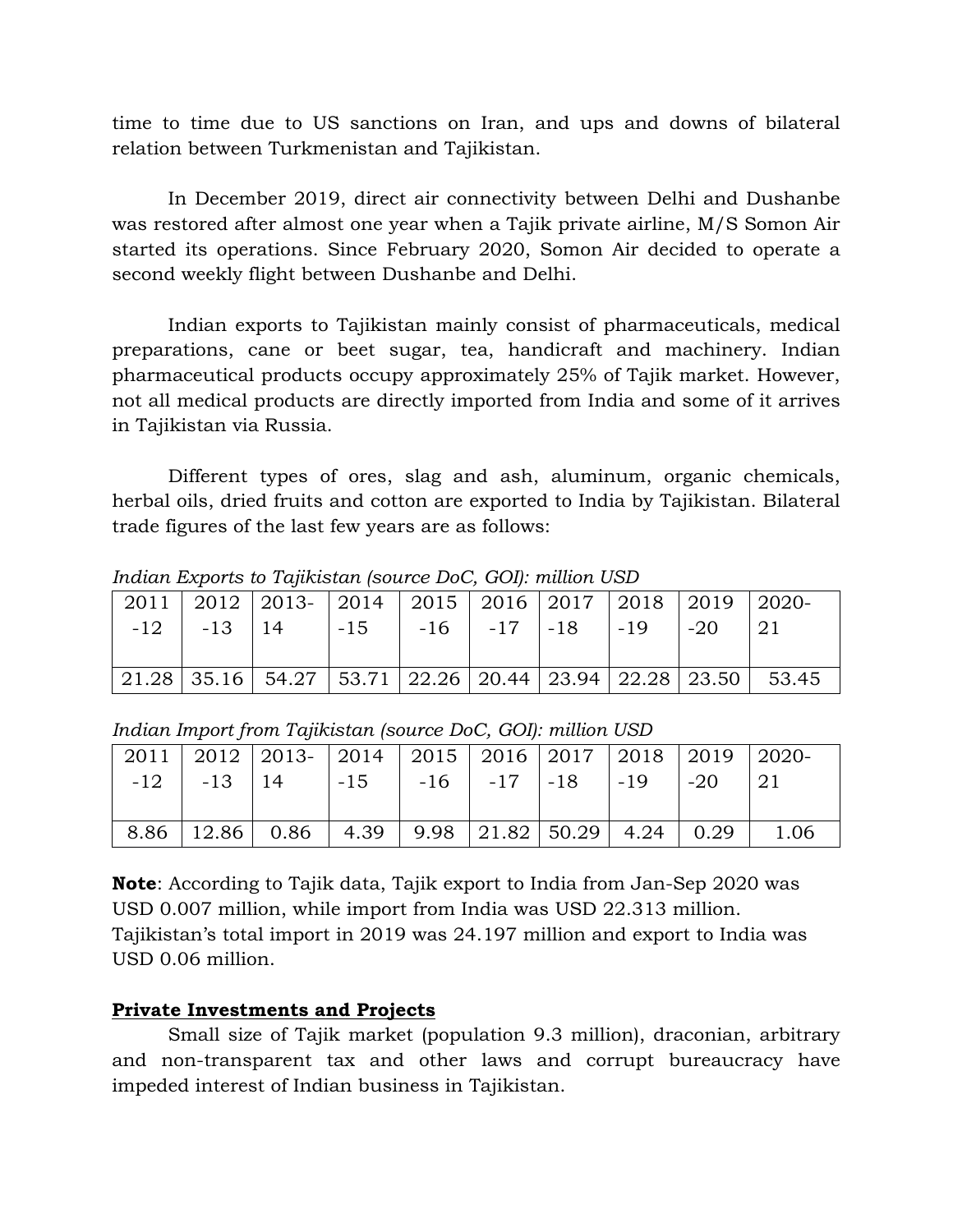Important Indian private investments/projects undertaken in Tajikistan are as follows: -

(i) A 5-star hotel constructed by M/s CHL Limited, India. The hotel was inaugurated by President Rahmon in September 2014.

(ii) An Indian company KEC/RPG completed the construction of 116 km. long power transmission line from Sangtuda-1 Hydropower plant to Afghan border in October 2010 under an ADB financed project.

(iii) BHEL supplied a 7 MW generator to the Tajik company "Pamir Energy" in 2011 under a commercial contract.

(iv) Indian Company M/s Kalpataru bagged a contract worth approximately USD 22 million for construction of electric transmission lines under ADB financing and finished the project in early 2017. The company won one more project worth USD 35 million in 2017 under CASA-1000 power transmission project.

(v) Besides, there are other small private projects/companies/ clinics, which provide healthcare and other services in Tajikistan.

Tajikistan has potential in hydroelectricity generation, power transport, mining, full chain of cotton processing, tourism, medical tourism to India etc.

## **Cultural & People-to-People Relation**

India and Tajikistan share strong historical, cultural and linguistic ties. There is great liking for Indian culture and films and films and TV serials dubbed in Russian language are routinely shown on local TV channels.

To further deepen and widen these cultural linkages, Swami Vivekananda Cultural Centre in Dushanbe offers courses in Kathak&Tabla through teachers deployed by ICCR from India. The centre also offers Hindi language classes.

ICCR funded cultural events were held in 2016 and 2017 in Dushanbe and other cities. From Tajikistan a 20-member art and cultural troupe participated in Surajkund International Crafts Mela in 2017, 2018, 2019 and in 2020. In 2019, under an MEA sponsored program, a Tajik national visited India to witness and participate in the cultural traditions of KumbhMela. Tajik journalists visited India in April 2019 under India Central Asia Dialogue process.

With help of funds provided by Indian Ministry of Culture to friendship societies in Tajikistan, Embassy has opened a few India Study Corners in some